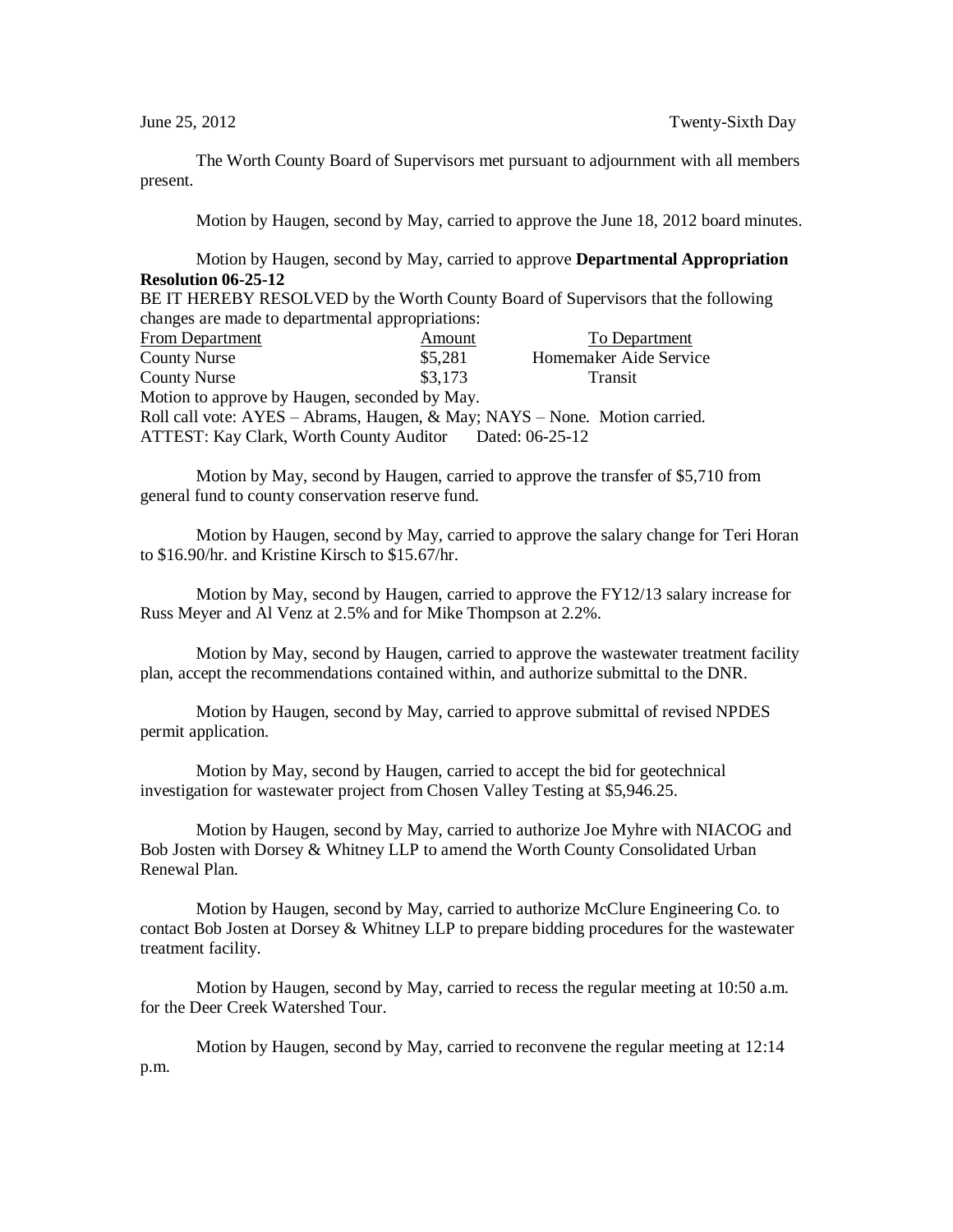Motion by May, second by Haugen, carried to recess the regular meeting at 12:15 p.m. for the public hearing on the County Management Plan for Mental Health.

Motion by Haugen, second by May, carried to open the public hearing at 12:16 p.m. for the County Management Plan for Mental Health. There was no public comment.

Motion by May, second by Haugen, carried to close the public hearing at 12:17 p.m.

Motion by Haugen, second by May, carried to reconvene the regular meeting at 12:18 p.m.

Motion by May, second by Haugen, carried to approve the County Management Plan for Mental Health.

Motion by May, second by Haugen, carried to approve the consulting services agreement between U.S. Energy Service, Inc. and Worth County, Iowa to assess the viability of natural gas as a fuel source for facilities.

| The following claims were approved:    |              |          |
|----------------------------------------|--------------|----------|
| Aamodt, Robert                         | Safety-Eng   | 19.51    |
| Aarback, Richard & Jeanette            | Rent-Shf     | 200.00   |
| Abrams, Kenneth                        | Mileage-Sup  | 243.60   |
| Agvantage Fs Inc                       | Fuel-Con     | 8,674.64 |
| Albert Lea Steel Inc                   | Supplies-Con | 619.20   |
| <b>Alliant Energy</b>                  | Service-Vaf  | 2,558.36 |
| <b>American Solutions For Business</b> | Supplies-Trs | 361.11   |
| Anderson, Kimberly                     | Mileage-Trs  | 144.20   |
| Anderson, Rick                         | Reserve-Shf  | 123.24   |
| <b>Austin Office Products</b>          | Supplies-Shf | 79.80    |
| B & J Water Conditioning Inc           | Supplies-Gsr | 12.00    |
| Bailey, Nick                           | Reserve-Shf  | 1.00     |
| Barnes Distribution Group Inc          | Supplies-Eng | 391.76   |
| <b>Bmc Aggregates Lc</b>               | Rock-Eng     | 4,094.30 |
| Brumm, Richard                         | Edu-Eng      | 25.00    |
| Butler, Marley                         | Service-Phd  | 150.78   |
| Butler, Shana                          | Mileage-Phd  | 7.60     |
| C J Cooper & Associates Inc            | Service-Tra  | 96.00    |
| Capranos, Thomas                       | Rent-Vaf     | 200.00   |
| <b>Carquest Auto Parts</b>             | Supplies-Eng | 236.46   |
| Centurylink                            | Service-Eng  | 1,587.05 |
| Cerro Gordo Co Sheriff                 | Service-Csr  | 17.00    |
| <b>Certified Laboratories</b>          | Fuel-Eng     | 617.71   |
| City of Fertile                        | Service-Eng  | 1,345.30 |
| City of Grafton                        | Rutf-Eng     | 739.07   |
| City of Hanlontown                     | Rutf-Eng     | 300.46   |
| City of Joice                          | Rutf-Eng     | 726.34   |
| City of Kensett                        | Rutf-Eng     | 353.71   |
| Clark, Kay                             | Exp-Aud      | 22.23    |
| Clay County Sheriff's Office           | Service-Csr  | 43.50    |
| Community Care Inc                     | Service-Mha  | 441.42   |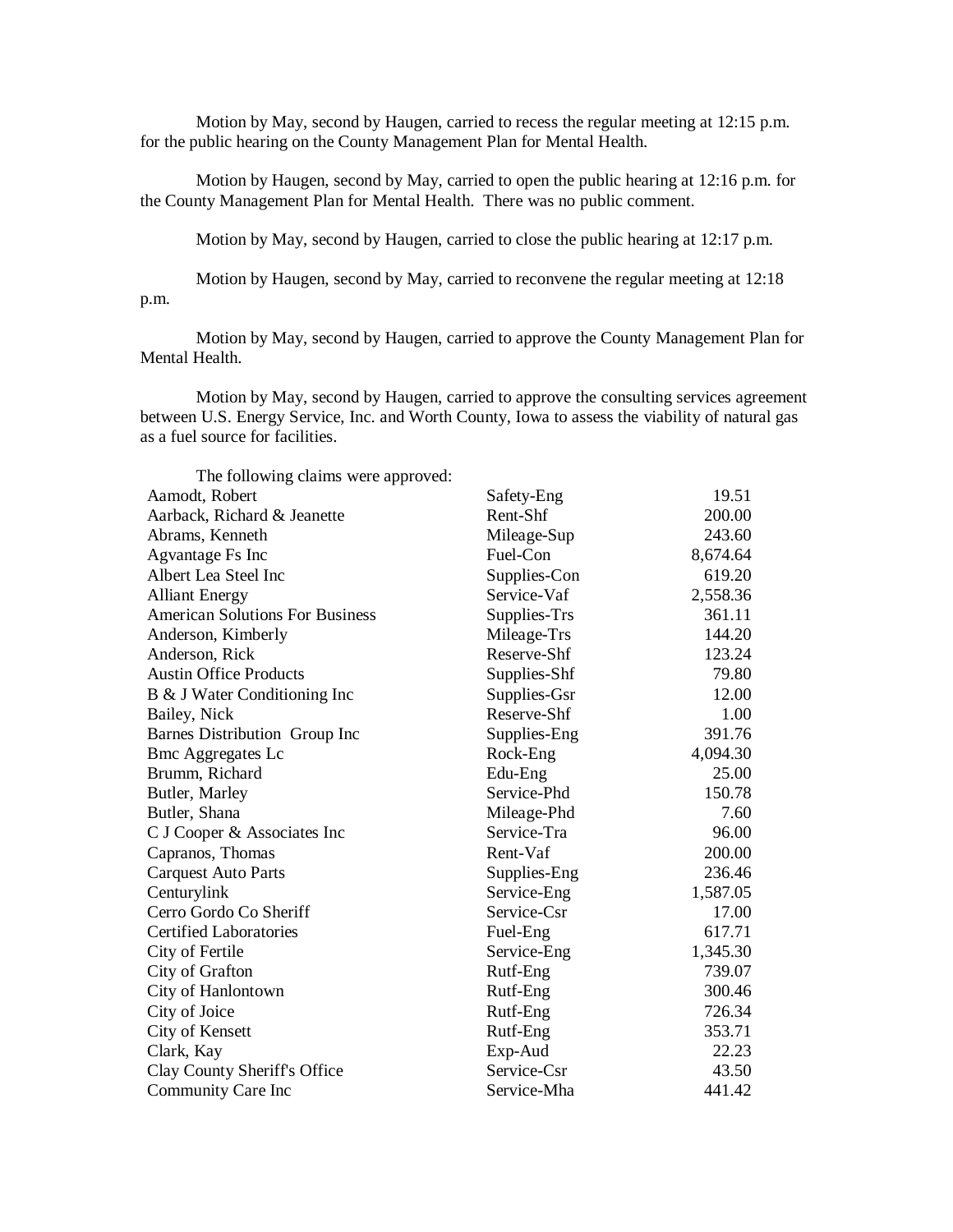| Culligan                                                             | Supplies-Shf                       | 29.90     |
|----------------------------------------------------------------------|------------------------------------|-----------|
| Drug-Free Action Alliance                                            | Supplies-Phd                       | 83.00     |
| Duncan Heights Inc                                                   | Service-Mha                        | 1,718.33  |
| <b>Eilertson Repair</b>                                              | Service-Shf                        | 605.70    |
| Emmet Co. Sheriff                                                    | Service-Csr                        | 19.50     |
| <b>Fallgatter's Market</b>                                           | Supplies-Phd                       | 1,017.13  |
| Farmchem Corp                                                        | Supplies-Con                       | 19.25     |
| Floyd County Sheriff                                                 | Service-Csr                        | 134.50    |
| Franklin County Sheriff                                              | Service-Csr                        | 5.55      |
| Geocomm                                                              | Service-E911                       | 3,475.00  |
| <b>Globe Gazette</b>                                                 | Service-Phd                        | 203.93    |
| <b>Graham Tire</b>                                                   | Tires-Eng                          | 2,639.84  |
| Greve Law Office                                                     | Rent-Att                           | 300.00    |
| Greve, Jeff                                                          | Reimb-Aty                          | 267.76    |
| Hackbart, Philip E.                                                  | Mileage-Vaf                        | 12.36     |
| <b>Hanlontown Fire Department</b>                                    | Service-E911                       | 787.45    |
| Haugen, David                                                        | Mileage-Sup                        | 106.09    |
| Hawkeye Legal Services Inc                                           | Service-Csr                        | 50.00     |
| <b>Heartland Asphalt Inc</b>                                         | Supplies-Eng                       | 4,629.81  |
| <b>Heartland Power Coop</b>                                          | Service-Eng                        | 108.00    |
| Hendrikson, Debra                                                    | Mileage-Phd                        | 7.00      |
| Hendrikson, Joy                                                      | Mileage-Wec                        | 172.17    |
| Hennigar, Bryson                                                     | Reserve-Shf                        | 123.24    |
| Horan, Teri Lee                                                      | Reserve-Shf                        | 123.24    |
| Hovey's Lawn & Garden Llc                                            | Service-Wwt                        | 600.00    |
| Huber Supply Co                                                      | Supplies-Eng                       | 75.00     |
| Hy-Vee Drugstore #7056                                               | Exp-Soc                            | 26.99     |
| I35/105 Welcome Center Inc.                                          | H/M Tax-Ndp                        | 4,747.69  |
| Ia Counties Public Health Asso                                       | Dues-Phd                           | 75.00     |
| Iaccb                                                                | Supplies-Con                       | 120.00    |
| Icap                                                                 | Exp-Ins                            | 67,645.00 |
| Identisys Inc                                                        | Supplies-Shf                       | 2,084.14  |
| <b>Interstate Motor Trucks</b>                                       | Parts-Eng                          | 299.21    |
| <b>Iowa County Atty's Assoc</b>                                      | Edu-Aty                            | 270.00    |
|                                                                      | Fee-Ndp                            | 85.00     |
| <b>Iowa Department of Natural Res</b><br>Iowa Dept of Human Services | Service-Mha                        | 25,879.89 |
|                                                                      | Supplies-Csr                       | 244.83    |
| Iowa Office Supply Inc<br><b>Iowa Prison Industries</b>              | Supplies-E911                      | 1,090.00  |
|                                                                      |                                    | 150.00    |
| Iowa Recycling Association                                           | Dues-Sdp<br><b>Health Ins Prem</b> |           |
| Isac Group Health                                                    |                                    | 49,472.00 |
| J & J Medical                                                        | Service-Phd                        | 531.00    |
| Janssen, Danielle                                                    | Reserve-Shf<br>Rent-Phd            | 1.00      |
| Johnson, Hal                                                         |                                    | 940.00    |
| Johnson, Teresa                                                      | Mileage-Phd                        | 95.50     |
| Joice Fire Dept                                                      | Service-E911                       | 2,000.00  |
| Kenison, Elizabeth                                                   | Mileage-Rec                        | 56.14     |
| King, Adam                                                           | Service-Con                        | 240.00    |
| Kirsch, Kristine                                                     | Reserve-Shf                        | 123.24    |
| Kossuth County Sheriff                                               | Service-Csr                        | 30.00     |
| <b>Larson Printing Company</b>                                       | Supplies-Con                       | 615.96    |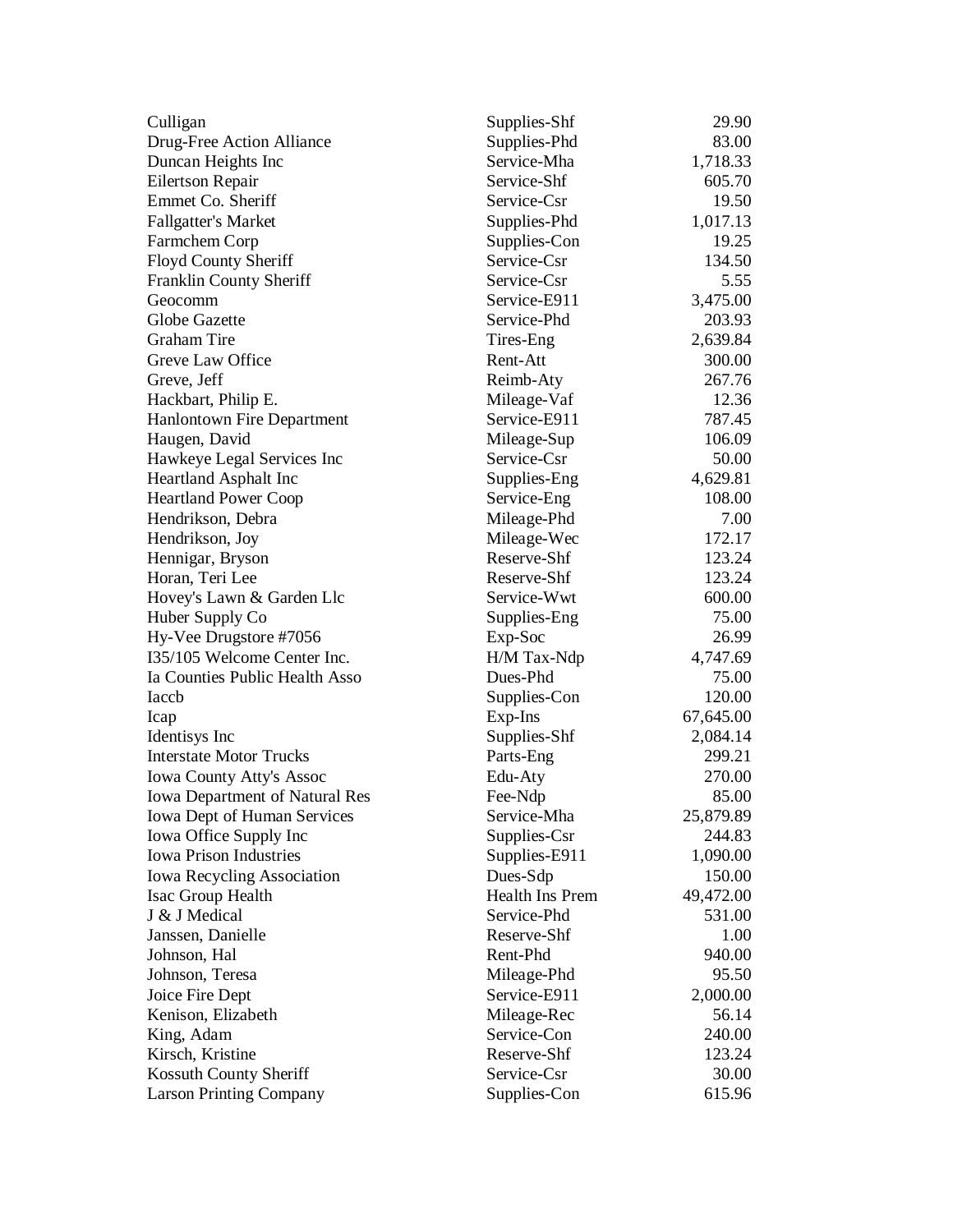| Lexisnexis                           | Service-Aty         | 134.00    |
|--------------------------------------|---------------------|-----------|
| Low, Richard R                       | Fuel-Asr            | 91.70     |
| <b>Manly Junction Signal</b>         | Service-Vaf         | 51.60     |
| Mark's Tractor                       | Parts-Con           | 7.66      |
| <b>Martin Marietta Materials</b>     | Rock-Eng            | 790.61    |
| <b>Mason City Business Systems</b>   | Service-Trs         | 161.60    |
| May, Dennis                          | Mileage-Sup         | 130.81    |
| Mc Clure Engineering Co              | Service-Ndp         | 43,030.00 |
| McCann, Kevin                        | Reserve-Shf         | 123.24    |
| <b>Mental Health Center</b>          | Service-Mha         | 3,312.80  |
| <b>Midwest Wheel Companies</b>       | Parts-Eng           | 188.11    |
| Mitchell County Ema                  | Reimb-Ema           | 123.09    |
| Mueller, Dean A                      | Safety-Con          | 99.97     |
| Myli, Diane                          | Mileage-Phd         | 17.00     |
| <b>Next Generation Technologies</b>  | Service-Mha         | 1,899.54  |
| Niacog                               | Service-Tra         | 2,140.58  |
| Nive Services Inc                    | Service-Mha         | 1,405.95  |
| Northwood Ag Products                | Supplies Credit-Con | 4,736.55  |
| Northwood Anchor                     | Service-Vaf         | 418.72    |
| Northwood Chamber of Commerce        | Wellness-Phd        | 125.00    |
| Northwood Dental Associates          | Service-Vaf         | 149.00    |
| Northwood Electric Inc               | Supplies-Con        | 397.71    |
| Northwood Fire Department            | Rent-Aud            | 50.00     |
| Northwood True Value                 | Supplies-Aud        | 4.79      |
| Northwood Welding Inc                | Supplies-Eng        | 129.80    |
| <b>Opportunity Village</b>           | Service-Mha         | 639.08    |
| Optum                                | Service-Phd         | 154.91    |
| Paetec                               | Service-Eng         | 12.12     |
| Parmley, Jerry                       | Reimb-Vaf           | 39.95     |
| Peopleservice, Inc.                  | Service-Wwt         | 11,875.00 |
| Pfi                                  | Service-Csr         | 64.00     |
| <b>Pinnacle Quality Insight</b>      | Service-Phd         | 150.00    |
| <b>Pitney Bowes</b>                  | Postage-Trs         | 9,000.00  |
| Prazak, Edie                         | Mileage-Phd         | 274.00    |
| Pritchard's of Northwood Inc         | Service-Asr         | 28.95     |
| Pronto Market of Fertile Llc         | Fuel-Eng            | 948.97    |
| <b>Quality Assured Services Inc.</b> | Supplies-Phd        | 360.00    |
| Quam, Wyatt                          | Reserve-Shf         | 1.00      |
| Radiologist of North Iowa Pc         | Service-Mex         | 34.00     |
| Rohne, Joel                          |                     | 163.77    |
| Rollins, Sarah                       | Mileage-It/Gis      |           |
|                                      | Mileage-Phd         | 67.00     |
| S&L Masonry                          | Service-Con         | 3,000.00  |
| Schoeller, Mark                      | Mileage-Csr         | 543.33    |
| Scott Van Keppel Llc                 | Parts-Eng           | 82.12     |
| Siems, Joe                           | Reserve-Shf         | 1.00      |
| Streets, Nicole                      | Supplies-Con        | 66.35     |
| Swanson, Derek                       | Reserve-Shf         | 123.24    |
| The Pride Group                      | Service-Mha         | 1,603.32  |
| The Sidwell Company                  | Service-Dap         | 2,850.00  |
| <b>U S Postal Service</b>            | Postage-Aty         | 65.00     |